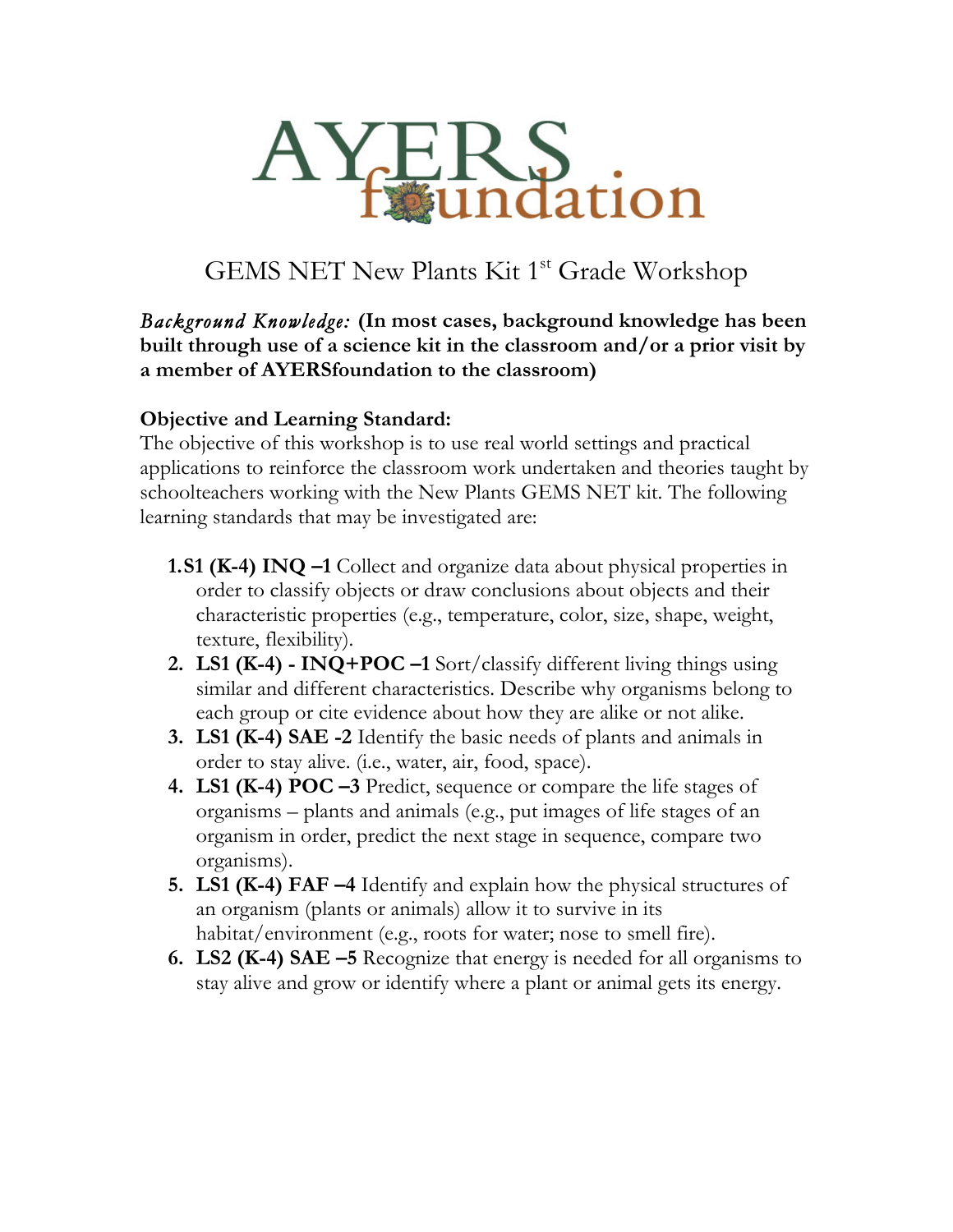#### **Glossary of Terms:**

**(This list contains terms that could be applicable to and used in the workshop(s); however, all of them may not be incorporated into the activities)**

| Plant                | Leaf                        |
|----------------------|-----------------------------|
| Grow                 | Nutrients (macro and micro) |
| Light                | Nitrogen                    |
| Sun                  | Potassium                   |
| Carbon dioxide       | Phosphorous                 |
| Oxygen               | Water                       |
| Photosynthesize      | Pests                       |
| Food (photosynthate) | <b>Disease</b>              |
| Climate              | Life Cycle                  |
| Soil                 | Pollen                      |
| Develop              | Node                        |
| Structure            | Cuttings                    |
| Stem                 | Environment                 |
| Flower               | Sprouting                   |
| Seed                 | Pollination                 |
| <b>Bulb</b>          | Fruit                       |
| Germination          | Cones                       |
| Roots                | Evergreens                  |
| Cluster              | <b>Broadleaf</b>            |
| Stem                 | Temperature                 |
| <b>Bud</b>           | <b>Beneficial Insects</b>   |

#### **The New Plants WORKSHOP aims to reinforce the following broad Objectives:**

- Develop a curiosity and interest in plants as living things.
- Experience some of the diversity of forms in the plant kingdom.
- Provide for the needs of growing plants.
- Observe and describe the changes that occur as plants grow and develop.
- Become familiar with the structures and functions of flowering plants (root, stem, leaf, bud, flower, seed).
- Discover various ways that new plants can develop from mature plants
- Compare change over time in different kinds of plants
- Organize and communicate observations through drawing and writing.
- Acquire the vocabulary associated with the structures of plants.

#### **POSSIBLE New Plants WORKSHOP STATIONS:**

**[Note: the activities listed below can be tailored to the classroom teacher's goals and plans. We will work with the teacher to ensure that our program(s) meet expectations and are customized to best enhance the learning of that teacher's particular students; all programs are flexible.]**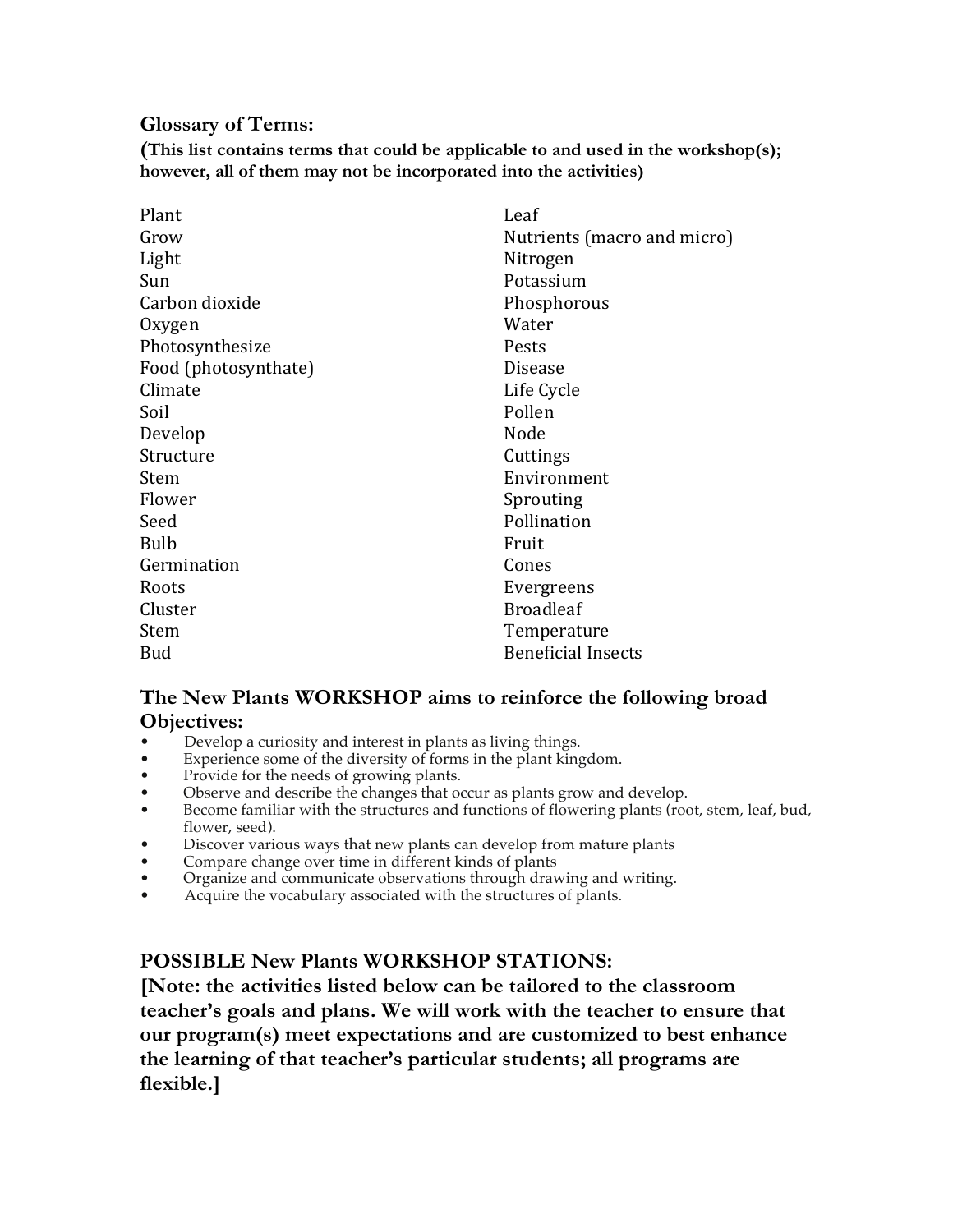**[Note: We try to carry out program activities in small teams of students in order to maximize quality and depth of learning experiences.]**

# **Seed Down Station**

**Objective:** to reinforce the theories and classroom work of the New Plants GEMS NET kit by facilitating activities in which students determine:

- a. the relationships between seed size and sowing depth.
- b. the relationships between seed size and soil tilth.
- c. the relationships between seedling size and seed spacing.

## *Possible Guiding Questions and Concepts: (Numerous activities can be created surrounding 1 or more question(s) to activate prior/background knowledge):*

- $\triangleright$  What provides (e.g. sand, peat, vermiculite, bone meal, worm casting) for the best soil mix?
- $\triangleright$  Define soil tilth.
- Ø How does aeration, filtration, and moisture retention impact seed germination and early plant development?

# *Possible Activity- Seeding Down*

**Student will have the opportunity to participate in sol mixing, filling appropriate container with soil mix, and sow seeds. Students may work in pairs or teams.**

# **Planting Root Vegetables**

**Objective:** to reinforce the theories and classroom work of the New Plants GEMS NET kit by facilitating activities in which students determine:

- a. the planting requirements of different root vegetables (depth, spacing,)
- b. the planting techniques of various root vegetables.

#### *Possible Guiding Questions and Concepts: Numerous activities can be created surrounding 1 or more question(s) to activate prior/background knowledge):*

- $\triangleright$  What are root vegetables? What are their attributes?
- $\triangleright$  Why is planting depth important? Why does planting depth vary for each root vegetable?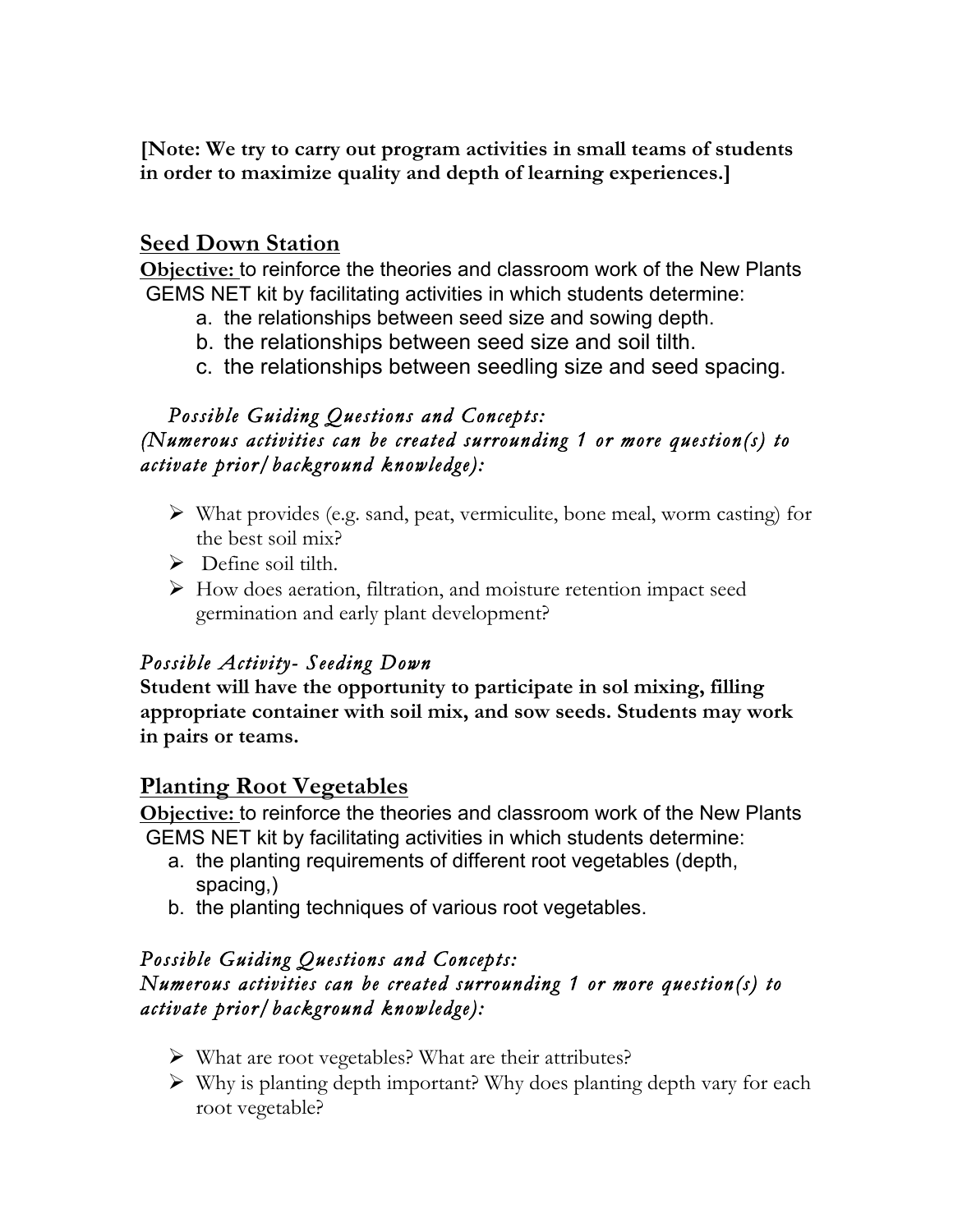- $\triangleright$  Why is mounding important?
- $\triangleright$  How do we plan for weed management in terms of space?

## *Possible Activity-Planting Root Vegetables*

**Students will participate trenching and planting root vegetables with potential opportunities to observe specialized tractor work for planting root vegetables.**

# **Greenhouse Station 1 – Lifecycle and Structure & Function**

**Objective:** to reinforce the theories and classroom work of the New Plants GEMS NET kit by facilitating activities in which students:

- a. determine the relationship between plant parts and plant function.
- b. determine the life cycle of the plant.
- c. experience the stages of a plant's life cycle.

## *Possible Guiding Questions and Concepts: (Numerous activities can be created surrounding 1 or more question(s) to activate prior/background knowledge):*

- $\triangleright$  What is direct seeding and which vegetables are seeded directly versus transplanted? Why?
- $\triangleright$  Why do we introduce vegetables to a greenhouse at different stages of its lifecycle?
- $\triangleright$  What are the relationships between plant parts and overall plant function?

## *Possible Activity-Tomato Flowers to Fruit*

**Students will find a flower, stem, root, leaf. What do you think each part of the plant contributes to its survival? Look at the tomato plants and describe the clusters of fruit and flowers where tomatoes will grow. Based on what you see and discuss (i.e that the number of flowers signal the number of fruit to come), ask students to find the tomato plant that will most likely have the most tomatoes. Why? How many tomatoes might it have? How do you know? Now find the plant that will probably produce the least amount of fruit. How many? Why? (This math activity – Flowers for fruit- can be adapted to include other questions, explorations and depending on time can be extended to deepen the understanding of math in the greenhouse and fruit production).**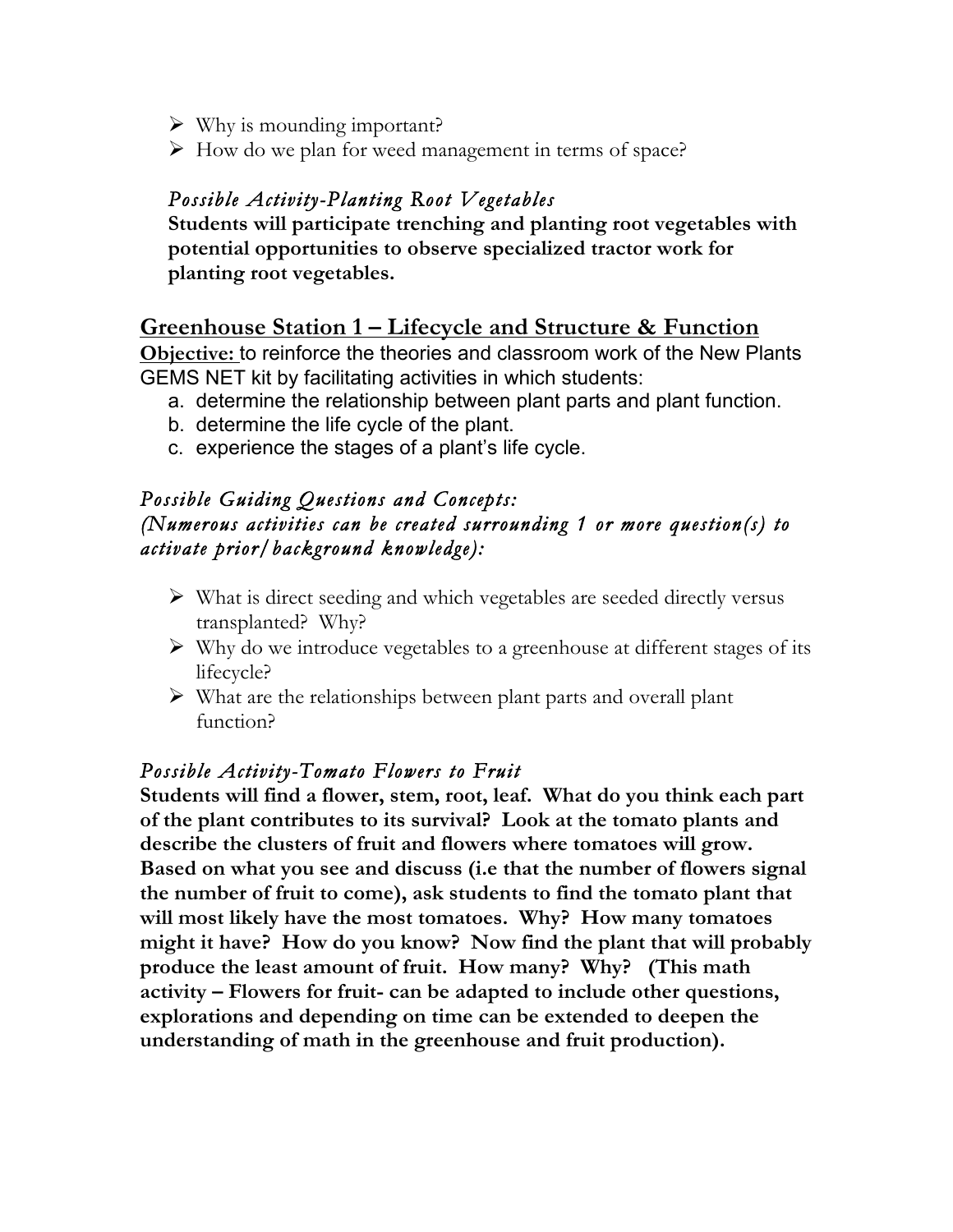# **Greenhouse Station 2 – What Plants Need/Seasons & Climate**

**Objective:** to reinforce the theories and classroom work of the New Plants GEMS NET kit by facilitating activities in which students determine: a. the best conditions (e.g. humidity, carbon dioxide, temperature, climate) to optimize plant growth and disease and insect management.

## *Possible Guiding Questions and Concepts: (Numerous activities can be created surrounding 1 or more question(s) to activate prior/background knowledge):*

- $\triangleright$  What are the relationships between plant parts and overall plant function?
- $\triangleright$  How and why does the climate impact the quality of the growing environment?
- $\triangleright$  How does climate affect the habitat of insects?
- $\triangleright$  How does a greenhouse provide more favorable conditions for plant growth and insect management?

# *Possibly Activity-What do Plants Need*

**Students will have the opportunity to work in pairs and determine what plants need for survival and optimal growth. Think Pair Share- Students can tell their partner what they think that plants need in order to survive. If they want they can keep track of the number of things they mention. Then they can share with the group to decide what plants need –water, care, love, sun, earth, etc. The activity can be extended to then with their partner think about what could be different in the seasons. Are there seasonal needs? What could be some potential problems for plants during the different seasons and weather conditions?**

# **Mulching Station**

**Objective:** to reinforce the theories and classroom work of the New Plants GEMS NET kit by facilitating activities in which students determine:

- a. the components of mulch.
- a. the benefits of mulching to plants.
- c. when this practice is best used.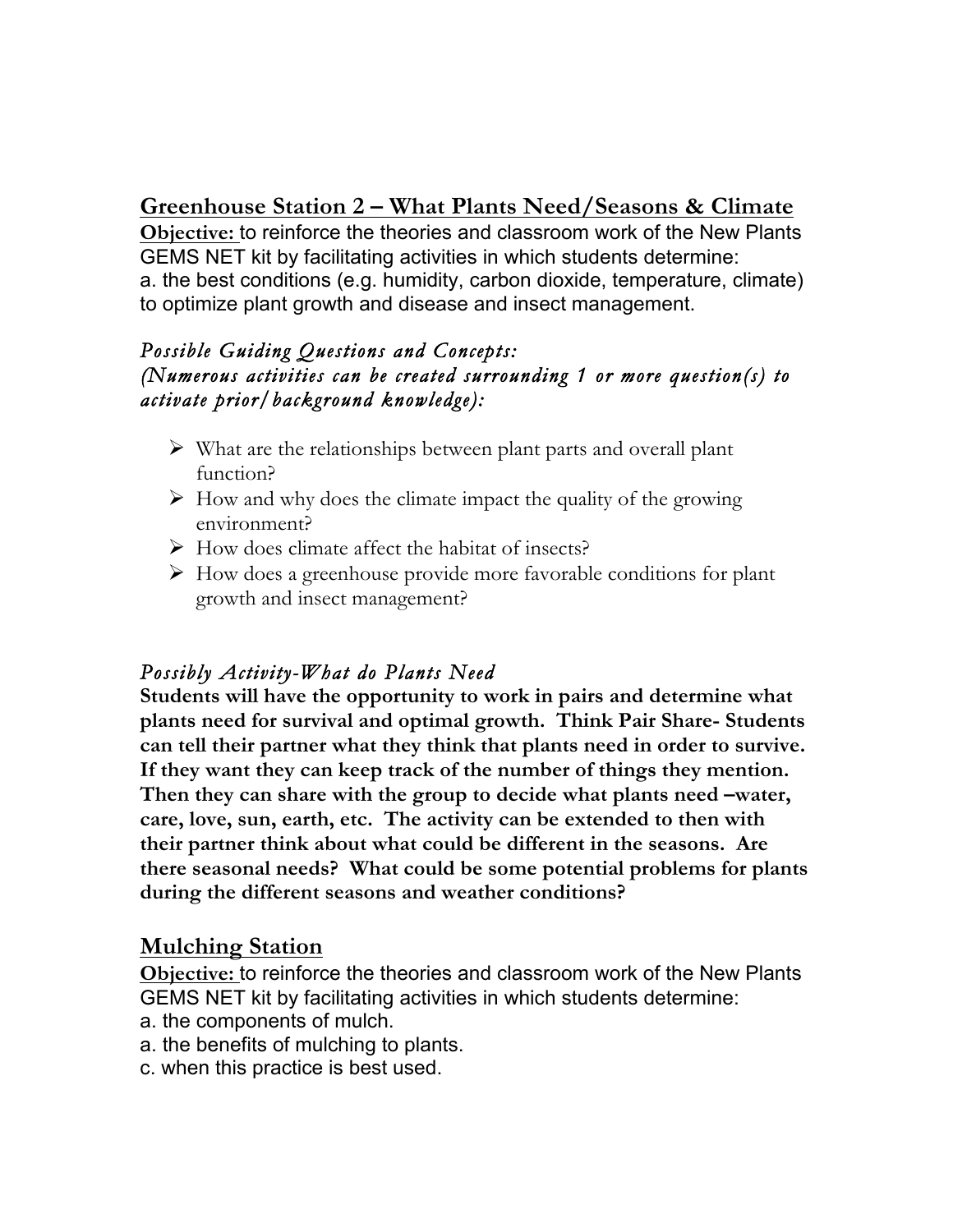## *Possible Guiding Questions and Concepts: (Numerous activities can be created surrounding 1 or more question(s) to activate prior/background knowledge):*

- $\triangleright$  What does mulch mimic in the natural world (the duff layer of forest floor)?
- $\triangleright$  What is the duff layer of the forest?
- $\triangleright$  How does mulch affect the growing conditions of plants (e.g. moisture, temperature, barrier to bugs, soil protection)?

# *Possible Activity – Mulching*

**Students will have the opportunity to mulch using hay or plastic mulch and discuss and observe the differences between the two.**

# **Art Station**

**Objective:** to reinforce the theories and classroom work of the New Plants GEMS NET kit by facilitating activities in which students: a. create an artistic representation of a plant at the farm.

## *Possible Activity-Drawing*

**Find a plant at the farm and draw it. Label some of the different parts. What colors are the leaves? The roots? Decide what the roots might look like and draw them?** 

**Share your drawing with the group or with a partner and tell about the plant you drew.** 

# **Plant Health/Bugs**

**Objective:** to reinforce the theories and classroom work of the New Plants GEMS NET kit by facilitating activities in which students determine:

- a. good and bad bugs in terms of plant health
- b. the ways in which bad bugs impacts plant health.
- c. the ways in which good bugs interact with bad bugs to affect plant health.

#### *Possible Guiding Questions and Concepts: (Numerous activities can be created surrounding 1 or more question(s) to activate prior/background knowledge):*

- $\triangleright$  What are beneficial insects?
- $\triangleright$  What is an insect pest?